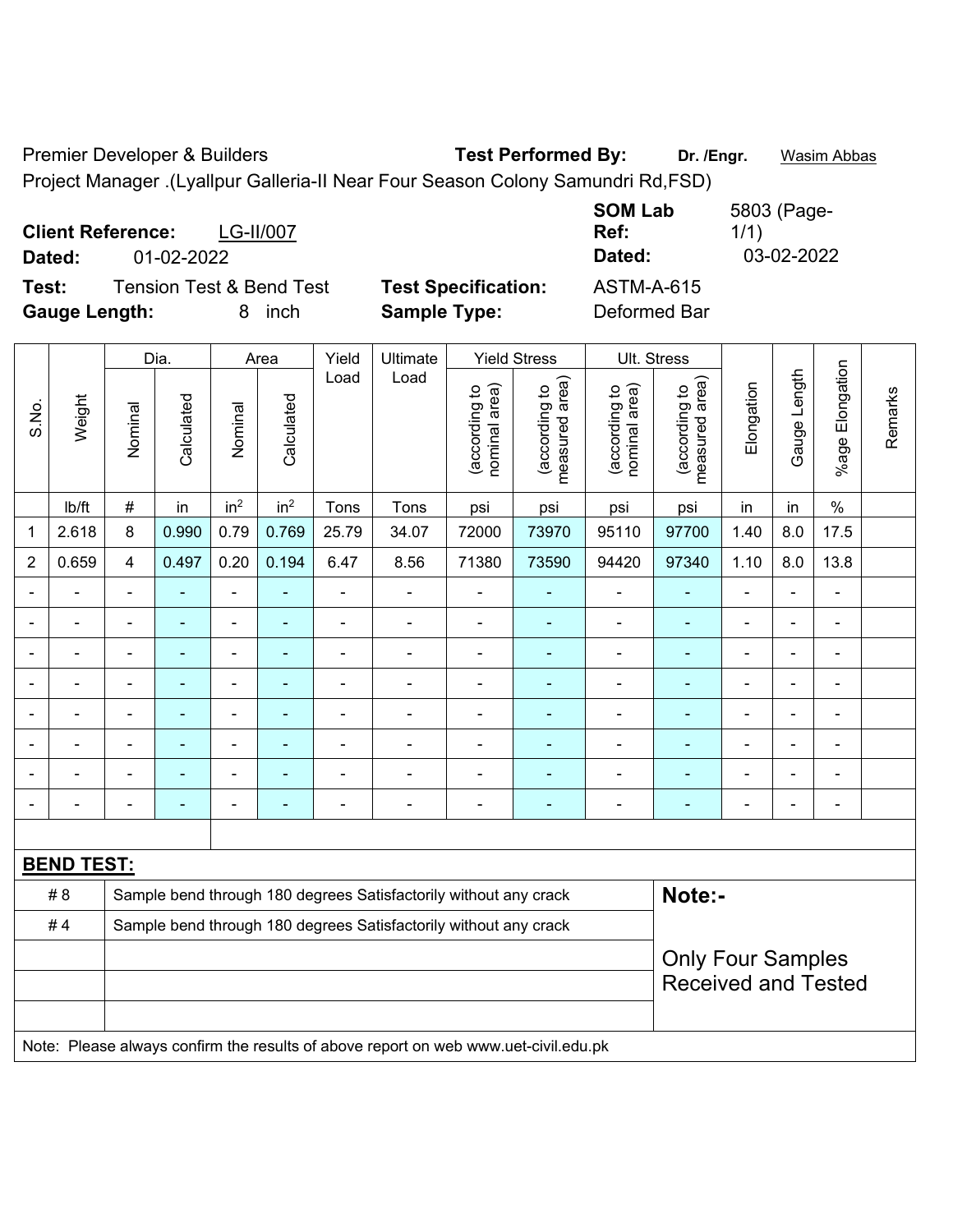Dr Ikram **Test Performed By: Dr. /Engr.** Asad Ali Gillani

Abdullah Bin Subayyal Devlopers Pvt.Ltd.

| <b>Client Reference:</b> | Nil |
|--------------------------|-----|
|--------------------------|-----|

**Dated:** 03-02-2022 **Dated:** 03-02-2022

**Test:** Tension Test & Bend Test **Test Specification: Gauge Length:** 8 inch **Sample Type:** Deformed Bar

| <b>SOM Lab</b><br>Ref: | 5804 (Page-<br>1/1) |
|------------------------|---------------------|
| Dated:                 | 03-02-2022          |
| <b>ASTM-A-615</b>      |                     |
|                        |                     |

|                |                                                                                     |                | Dia.           |                          | Area                     | Yield          | Ultimate                                                         |                                | <b>Yield Stress</b>             |                                | Ult. Stress                     |                              |                |                      |         |
|----------------|-------------------------------------------------------------------------------------|----------------|----------------|--------------------------|--------------------------|----------------|------------------------------------------------------------------|--------------------------------|---------------------------------|--------------------------------|---------------------------------|------------------------------|----------------|----------------------|---------|
| S.No.          | Weight                                                                              | Nominal        | Calculated     | Nominal                  | Calculated               | Load           | Load                                                             | (according to<br>nominal area) | (according to<br>measured area) | (according to<br>nominal area) | (according to<br>measured area) | Elongation                   | Gauge Length   | Elongation<br>%age F | Remarks |
|                | lb/ft                                                                               | #              | in             | in <sup>2</sup>          | in <sup>2</sup>          | Tons           | Tons                                                             | psi                            | psi                             | psi                            | psi                             | in                           | in             | $\%$                 |         |
| 1              | 1.500                                                                               | 6              | 0.749          | 0.44                     | 0.441                    | 13.83          | 19.24                                                            | 69340                          | 69180                           | 96420                          | 96200                           | 1.50                         | 8.0            | 18.8                 |         |
|                |                                                                                     | ä,             | ÷              | $\blacksquare$           | $\blacksquare$           | L,             | ÷                                                                | $\blacksquare$                 | ۰                               | $\blacksquare$                 | $\blacksquare$                  | $\blacksquare$               |                | ä,                   |         |
|                |                                                                                     | Ē,             |                | ä,                       |                          | ÷              | ÷,                                                               | $\blacksquare$                 |                                 | $\blacksquare$                 | ÷,                              | ÷,                           |                | $\blacksquare$       |         |
|                |                                                                                     | $\blacksquare$ | $\blacksquare$ | $\blacksquare$           | $\overline{\phantom{a}}$ | $\blacksquare$ | $\overline{\phantom{a}}$                                         | $\blacksquare$                 | ۰                               | $\overline{\phantom{a}}$       | ÷,                              | $\blacksquare$               | $\blacksquare$ | $\blacksquare$       |         |
|                |                                                                                     | $\blacksquare$ | ÷              | $\blacksquare$           | $\blacksquare$           | ÷              | $\frac{1}{2}$                                                    | $\overline{a}$                 | ۰                               | $\overline{\phantom{a}}$       | ٠                               | $\qquad \qquad \blacksquare$ | $\blacksquare$ | $\blacksquare$       |         |
|                |                                                                                     | $\blacksquare$ | $\blacksquare$ | $\overline{\phantom{a}}$ | $\overline{\phantom{a}}$ | ÷              | ÷                                                                | $\overline{a}$                 | ÷                               | $\blacksquare$                 | ۰                               | $\blacksquare$               |                | $\blacksquare$       |         |
|                | $\blacksquare$                                                                      | ä,             | ÷,             | $\blacksquare$           | $\blacksquare$           | $\blacksquare$ | $\blacksquare$                                                   | $\blacksquare$                 | $\blacksquare$                  | $\blacksquare$                 | ÷                               | $\blacksquare$               | $\blacksquare$ | $\blacksquare$       |         |
|                |                                                                                     | $\blacksquare$ | $\blacksquare$ | $\overline{\phantom{a}}$ |                          |                | ÷                                                                |                                | ÷                               | $\blacksquare$                 | $\blacksquare$                  | ۳                            |                | $\blacksquare$       |         |
|                |                                                                                     |                |                | ۰                        |                          |                | ÷                                                                | $\blacksquare$                 |                                 | $\blacksquare$                 | $\blacksquare$                  | -                            |                | $\blacksquare$       |         |
| $\blacksquare$ |                                                                                     | ä,             |                | $\blacksquare$           | $\blacksquare$           | ÷              | ÷                                                                | $\blacksquare$                 | ۰                               | $\blacksquare$                 | ÷,                              | $\blacksquare$               |                | $\blacksquare$       |         |
|                |                                                                                     |                |                |                          |                          |                |                                                                  |                                |                                 |                                |                                 |                              |                |                      |         |
|                | <b>BEND TEST:</b>                                                                   |                |                |                          |                          |                |                                                                  |                                |                                 |                                |                                 |                              |                |                      |         |
|                | #6                                                                                  |                |                |                          |                          |                | Sample bend through 180 degrees Satisfactorily without any crack |                                |                                 |                                | Note:-                          |                              |                |                      |         |
|                |                                                                                     |                |                |                          |                          |                |                                                                  |                                |                                 |                                |                                 |                              |                |                      |         |
|                |                                                                                     |                |                |                          |                          |                |                                                                  |                                |                                 |                                | <b>Only Two Samples</b>         |                              |                |                      |         |
|                |                                                                                     |                |                |                          |                          |                |                                                                  |                                |                                 |                                | <b>Received and Tested</b>      |                              |                |                      |         |
|                |                                                                                     |                |                |                          |                          |                |                                                                  |                                |                                 |                                |                                 |                              |                |                      |         |
|                | Note: Please always confirm the results of above report on web www.uet-civil.edu.pk |                |                |                          |                          |                |                                                                  |                                |                                 |                                |                                 |                              |                |                      |         |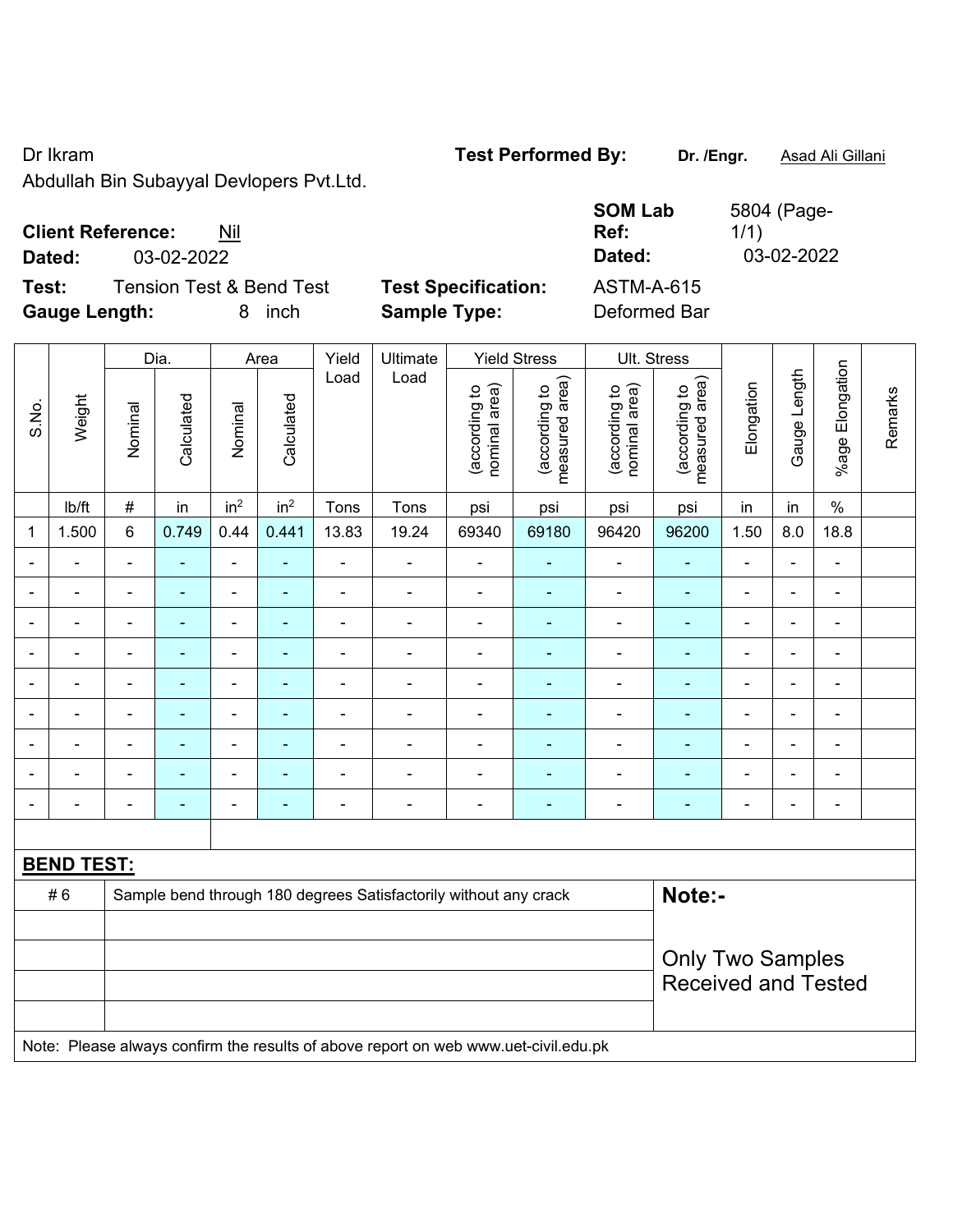## Vertical Heights **Test Performed By: Dr. /Engr.** Asad Ali Gillani

Lahore.(Vertical heights plot # 68 B2 Gulberg-III Lahore)

## **Client Reference:** Nil

**Test:** Tension Test & Bend Test **Test Specification:** ASTM-A-615 **Gauge Length:** 8 inch **Sample Type:** Deformed Bar (SJ Steel)

**SOM Lab Ref:**  5805 (Page-1/1) **Dated:** 03-02-2022 **Dated:** 03-02-2022

|                |                   |                | Dia.           |                              | Area            | Yield          | Ultimate                                                                            |                                | <b>Yield Stress</b>             |                                | Ult. Stress                                            |                |                          |                          |         |
|----------------|-------------------|----------------|----------------|------------------------------|-----------------|----------------|-------------------------------------------------------------------------------------|--------------------------------|---------------------------------|--------------------------------|--------------------------------------------------------|----------------|--------------------------|--------------------------|---------|
| S.No.          | Weight            | Nominal        | Calculated     | Nominal                      | Calculated      | Load           | Load                                                                                | (according to<br>nominal area) | (according to<br>measured area) | nominal area)<br>(according to | measured area)<br>(according to                        | Elongation     | Gauge Length             | Elongation<br>$%$ age I  | Remarks |
|                | Ib/ft             | $\#$           | in             | in <sup>2</sup>              | in <sup>2</sup> | Tons           | Tons                                                                                | psi                            | psi                             | psi                            | psi                                                    | in             | in                       | $\frac{0}{0}$            |         |
| 1              | 2.656             | 8              | 0.997          | 0.79                         | 0.781           | 27.65          | 35.63                                                                               | 77180                          | 78070                           | 99460                          | 100610                                                 | 1.50           | 8.0                      | 18.8                     |         |
| $\overline{2}$ | 1.452             | $6\phantom{1}$ | 0.737          | 0.44                         | 0.427           | 12.92          | 17.91                                                                               | 64740                          | 66710                           | 89780                          | 92510                                                  | 1.30           | 8.0                      | 16.3                     |         |
|                |                   |                |                | $\blacksquare$               |                 |                |                                                                                     | $\blacksquare$                 |                                 | $\blacksquare$                 | ä,                                                     |                |                          | $\blacksquare$           |         |
|                |                   | $\blacksquare$ | $\blacksquare$ | $\qquad \qquad \blacksquare$ | ÷               | $\blacksquare$ | $\blacksquare$                                                                      | $\blacksquare$                 | $\blacksquare$                  | $\qquad \qquad \blacksquare$   | $\frac{1}{2}$                                          | $\blacksquare$ |                          | $\overline{\phantom{a}}$ |         |
| $\blacksquare$ | $\blacksquare$    | $\blacksquare$ | ÷              | ÷,                           | $\sim$          | $\blacksquare$ | $\blacksquare$                                                                      | $\blacksquare$                 | ÷                               | $\overline{\phantom{a}}$       | $\blacksquare$                                         | $\blacksquare$ | $\overline{\phantom{0}}$ | $\blacksquare$           |         |
|                | ä,                | $\blacksquare$ | ÷              | $\blacksquare$               | ٠               | ä,             | ä,                                                                                  | $\blacksquare$                 | $\blacksquare$                  | $\blacksquare$                 | ÷,                                                     | $\blacksquare$ | $\blacksquare$           | $\overline{\phantom{a}}$ |         |
|                |                   |                | $\blacksquare$ | $\blacksquare$               | ä,              | $\blacksquare$ | $\blacksquare$                                                                      | $\blacksquare$                 | ÷                               | ۰                              | ÷                                                      | $\blacksquare$ | $\blacksquare$           | $\blacksquare$           |         |
|                |                   |                |                | $\overline{a}$               |                 |                |                                                                                     |                                | ÷                               | $\blacksquare$                 |                                                        |                |                          | $\overline{\phantom{0}}$ |         |
|                |                   |                |                | $\blacksquare$               |                 |                | $\blacksquare$                                                                      | $\blacksquare$                 | ÷                               | $\blacksquare$                 | ÷,                                                     |                |                          | $\blacksquare$           |         |
| $\blacksquare$ | ÷                 | $\blacksquare$ | $\blacksquare$ | ä,                           | $\blacksquare$  | $\overline{a}$ | $\blacksquare$                                                                      | $\overline{\phantom{a}}$       | ÷                               | $\overline{\phantom{a}}$       | ÷,                                                     | $\blacksquare$ | $\overline{\phantom{0}}$ | $\overline{\phantom{a}}$ |         |
|                |                   |                |                |                              |                 |                |                                                                                     |                                |                                 |                                |                                                        |                |                          |                          |         |
|                | <b>BEND TEST:</b> |                |                |                              |                 |                |                                                                                     |                                |                                 |                                |                                                        |                |                          |                          |         |
|                | # 8               |                |                |                              |                 |                | Sample bend through 180 degrees Satisfactorily without any crack                    |                                |                                 |                                | Note:-                                                 |                |                          |                          |         |
|                | #6                |                |                |                              |                 |                | Sample bend through 180 degrees Satisfactorily without any crack                    |                                |                                 |                                |                                                        |                |                          |                          |         |
|                |                   |                |                |                              |                 |                |                                                                                     |                                |                                 |                                | <b>Only Four Samples</b><br><b>Received and Tested</b> |                |                          |                          |         |
|                |                   |                |                |                              |                 |                | Note: Please always confirm the results of above report on web www.uet-civil.edu.pk |                                |                                 |                                |                                                        |                |                          |                          |         |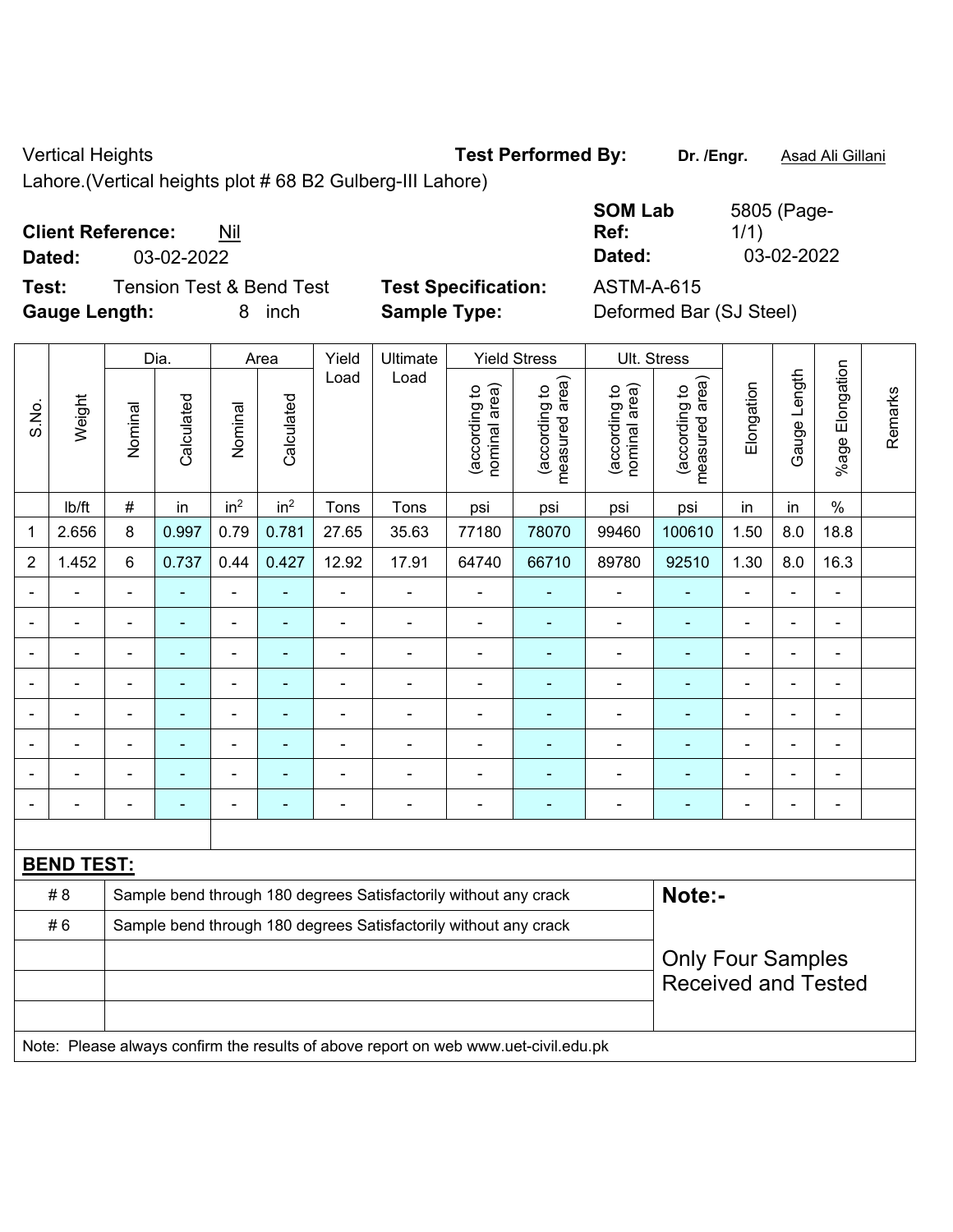Engineer Abdul Samad **Test Performed By:** Dr. /Engr. **Asad Ali Gillani** 

PE Engineerio Tech Group.(Rippah International University Extension Project)

|        | <b>Client Reference:</b> | 0193-Q-CE-PK-21/UET-LHR             |                     |
|--------|--------------------------|-------------------------------------|---------------------|
| Dated: | 02-02-2022               |                                     |                     |
| Test:  |                          | <b>Tension Test &amp; Bend Test</b> | <b>Test Specifi</b> |

**SOM Lab Ref:**  5806 (Page-1/1) **Dated:** 02-02-2022 **Dated:** 03-02-2022

**Gauge Length:** 8 inch **Sample Type:** Deformed Bar (Ittehad Steel)

**Teation:** ASTM-A-615

|                |                   |                          | Dia.                   |                              | Area                     | Yield          | Ultimate                                                                            |                                | <b>Yield Stress</b>               |                                | Ult. Stress                     |                |                |                          |         |
|----------------|-------------------|--------------------------|------------------------|------------------------------|--------------------------|----------------|-------------------------------------------------------------------------------------|--------------------------------|-----------------------------------|--------------------------------|---------------------------------|----------------|----------------|--------------------------|---------|
| S.No.          | Weight            | Nominal                  | Calculated             | Nominal                      | Calculated               | Load           | Load                                                                                | nominal area)<br>(according to | (according to  <br>measured area) | nominal area)<br>(according to | (according to<br>measured area) | Elongation     | Gauge Length   | %age Elongation          | Remarks |
|                | Ib/ft             | $\#$                     | in                     | in <sup>2</sup>              | in <sup>2</sup>          | Tons           | Tons                                                                                | psi                            | psi                               | psi                            | psi                             | in             | in             | $\%$                     |         |
| $\mathbf{1}$   | 1.527             | 6                        | 0.756                  | 0.44                         | 0.449                    | 15.62          | 19.49                                                                               | 78280                          | 76710                             | 97690                          | 95740                           | 1.20           | 8.0            | 15.0                     |         |
| $\overline{2}$ | 0.661             | $\overline{4}$           | 0.497                  | 0.20                         | 0.194                    | 6.07           | 8.77                                                                                | 66890                          | 68950                             | 96670                          | 99660                           | 1.00           | 8.0            | 12.5                     |         |
| $\blacksquare$ | $\blacksquare$    | $\overline{\phantom{a}}$ | ÷                      | $\blacksquare$               | ٠                        | ä,             | ä,                                                                                  | $\qquad \qquad \blacksquare$   | $\blacksquare$                    | $\qquad \qquad \blacksquare$   | ÷,                              | ä,             | $\blacksquare$ | $\blacksquare$           |         |
|                | $\blacksquare$    | $\blacksquare$           | ÷,                     | $\qquad \qquad \blacksquare$ | $\blacksquare$           | $\blacksquare$ | $\frac{1}{2}$                                                                       | $\overline{\phantom{a}}$       | $\blacksquare$                    | $\blacksquare$                 | $\blacksquare$                  | ä,             | ÷,             | $\overline{\phantom{a}}$ |         |
|                |                   | $\blacksquare$           | ä,                     | $\blacksquare$               |                          |                |                                                                                     | $\blacksquare$                 | $\blacksquare$                    | $\blacksquare$                 | ٠                               | ÷,             | L.             | $\blacksquare$           |         |
|                |                   | $\blacksquare$           | $\blacksquare$         | $\blacksquare$               |                          |                |                                                                                     |                                | $\blacksquare$                    | $\overline{\phantom{0}}$       | $\blacksquare$                  |                | ۰              | $\blacksquare$           |         |
|                |                   | $\blacksquare$           |                        | $\blacksquare$               |                          |                |                                                                                     | $\overline{\phantom{a}}$       | $\blacksquare$                    | $\blacksquare$                 | ٠                               | ÷,             | ÷              | ä,                       |         |
| $\blacksquare$ |                   | $\blacksquare$           | ۰                      | $\overline{\phantom{a}}$     | $\overline{\phantom{0}}$ | $\blacksquare$ | $\blacksquare$                                                                      | $\blacksquare$                 | ۰                                 | $\blacksquare$                 | $\blacksquare$                  | $\blacksquare$ | ۰              | $\blacksquare$           |         |
|                |                   | $\blacksquare$           | $\blacksquare$         | $\blacksquare$               |                          |                |                                                                                     | $\blacksquare$                 | ۰                                 | $\overline{\phantom{0}}$       | $\blacksquare$                  | ٠              | ÷,             | $\overline{\phantom{a}}$ |         |
|                | $\blacksquare$    | $\blacksquare$           | $\blacksquare$         | $\overline{\phantom{a}}$     | $\blacksquare$           |                | $\blacksquare$                                                                      | $\overline{\phantom{a}}$       | $\blacksquare$                    | $\blacksquare$                 | $\blacksquare$                  | Ē,             | $\blacksquare$ | ä,                       |         |
|                |                   |                          |                        |                              |                          |                |                                                                                     |                                |                                   |                                |                                 |                |                |                          |         |
|                | <b>BEND TEST:</b> |                          |                        |                              |                          |                |                                                                                     |                                |                                   |                                |                                 |                |                |                          |         |
|                |                   |                          | No Bend test performed |                              |                          |                |                                                                                     |                                |                                   |                                | Note:-                          |                |                |                          |         |
|                |                   |                          |                        |                              |                          |                |                                                                                     |                                |                                   |                                |                                 |                |                |                          |         |
|                |                   |                          |                        |                              |                          |                |                                                                                     |                                |                                   |                                | <b>Only Two Samples</b>         |                |                |                          |         |
|                |                   |                          |                        |                              |                          |                |                                                                                     |                                |                                   |                                | <b>Received and Tested</b>      |                |                |                          |         |
|                |                   |                          |                        |                              |                          |                | Note: Please always confirm the results of above report on web www.uet-civil.edu.pk |                                |                                   |                                |                                 |                |                |                          |         |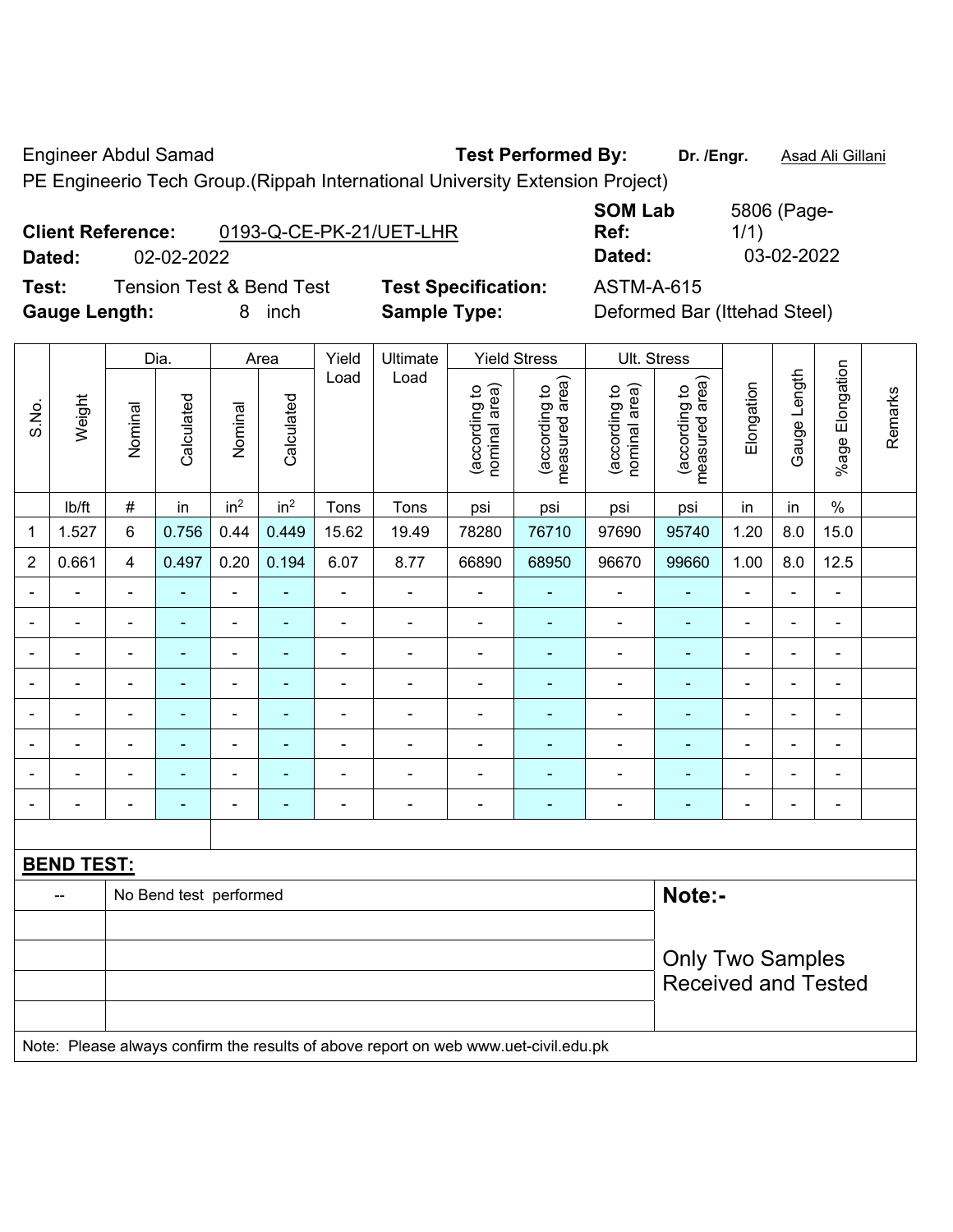Engr. Javed Asad **Test Performed By: Dr. /Engr.** S Asad Ali Gillani

CRE JIP Consultants.(Const.of Jalapur Irrigation Canal and Its System)(No.JIP/WkS/ICB/P3)

|                      | <b>Client Reference:</b> | JIPIC/TECH/P-3/CRE/57               |                            | <b>SUM LAD</b><br>Ref: |
|----------------------|--------------------------|-------------------------------------|----------------------------|------------------------|
| Dated:               | 31-01-2022               |                                     |                            | Dated:                 |
| Test:                |                          | <b>Tension Test &amp; Bend Test</b> | <b>Test Specification:</b> | <b>ASTM-A-615</b>      |
| <b>Gauge Length:</b> |                          | inch                                | <b>Sample Type:</b>        | Deformed Bar           |

**SOM Lab Ref:**  5807(Page-1/1) **Dated:** 31-01-2022 **Dated:** 03-02-2022 **Fication:** ASTM-A-615

|                |                   |                | Dia.       |                 | Area            | Yield | Ultimate                                                                            |                                | <b>Yield Stress</b>                         |                                | Ult. Stress                     |            |              |                       |         |
|----------------|-------------------|----------------|------------|-----------------|-----------------|-------|-------------------------------------------------------------------------------------|--------------------------------|---------------------------------------------|--------------------------------|---------------------------------|------------|--------------|-----------------------|---------|
| S.No.          | Weight            | Nominal        | Calculated | Nominal         | Calculated      | Load  | Load                                                                                | nominal area)<br>(according to | (according to<br>measured area)<br>measured | (according to<br>nominal area) | measured area)<br>(according to | Elongation | Gauge Length | Elongation<br>$%$ age | Remarks |
|                | lb/ft             | $\#$           | in         | in <sup>2</sup> | in <sup>2</sup> | Tons  | Tons                                                                                | psi                            | psi                                         | psi                            | psi                             | in         | in           | $\%$                  |         |
| 1              | 1.486             | 6              | 0.746      | 0.44            | 0.437           | 16.06 | 20.44                                                                               | 80480                          | 81030                                       | 102450                         | 103150                          | 1.00       | 8.0          | 12.5                  | Mughal  |
| $\overline{2}$ | 1.495             | 6              | 0.748      | 0.44            | 0.439           | 15.65 | 19.98                                                                               | 78430                          | 78610                                       | 100150                         | 100380                          | 1.10       | 8.0          | 13.8                  | Mughal  |
| 3              | 1.474             | 6              | 0.743      | 0.44            | 0.433           | 15.39 | 19.06                                                                               | 77160                          | 78400                                       | 95550                          | 97090                           | 1.40       | 8.0          | 17.5                  | Ittefaq |
| 4              | 1.478             | 6              | 0.743      | 0.44            | 0.434           | 15.19 | 18.50                                                                               | 76130                          | 77190                                       | 92740                          | 94020                           | 1.30       | 8.0          | 16.3                  | Ittefaq |
| 5              | 1.038             | 5              | 0.623      | 0.31            | 0.305           | 10.57 | 13.76                                                                               | 75210                          | 76440                                       | 97910                          | 99510                           | 1.00       | 8.0          | 12.5                  | Ittefag |
| 6              | 1.043             | 5              | 0.625      | 0.31            | 0.307           | 10.86 | 13.97                                                                               | 77240                          | 77990                                       | 99360                          | 100330                          | 1.10       | 8.0          | 13.8                  | Ittefag |
| $\overline{7}$ | 0.666             | $\overline{4}$ | 0.500      | 0.20            | 0.196           | 6.14  | 9.04                                                                                | 67670                          | 69050                                       | 99710                          | 101740                          | 1.20       | 8.0          | 15.0                  | Ittefag |
| 8              | 0.671             | $\overline{4}$ | 0.501      | 0.20            | 0.197           | 6.47  | 9.14                                                                                | 71380                          | 72470                                       | 100830                         | 102370                          | 1.30       | 8.0          | 16.3                  | Ittefaq |
|                |                   |                |            |                 |                 |       |                                                                                     |                                |                                             |                                |                                 |            |              | $\blacksquare$        |         |
| $\blacksquare$ |                   |                |            |                 |                 |       | ÷,                                                                                  |                                | ÷                                           |                                |                                 |            |              | $\blacksquare$        |         |
|                |                   |                |            |                 |                 |       |                                                                                     |                                |                                             |                                |                                 |            |              |                       |         |
|                | <b>BEND TEST:</b> |                |            |                 |                 |       |                                                                                     |                                |                                             |                                |                                 |            |              |                       |         |
|                | #6                |                |            |                 |                 |       | Sample bend through 180 degrees Satisfactorily without any crack                    |                                |                                             |                                | Note:-                          |            |              |                       |         |
|                | #6                |                |            |                 |                 |       | Sample bend through 180 degrees Satisfactorily without any crack                    |                                |                                             |                                |                                 |            |              |                       |         |
|                | #5                |                |            |                 |                 |       | Sample bend through 180 degrees Satisfactorily without any crack                    |                                |                                             |                                | <b>Only Twelve Samples</b>      |            |              |                       |         |
|                | #4                |                |            |                 |                 |       | Sample bend through 180 degrees Satisfactorily without any crack                    |                                |                                             |                                | <b>Received and Tested</b>      |            |              |                       |         |
|                |                   |                |            |                 |                 |       | Note: Please always confirm the results of above report on web www.uet-civil.edu.pk |                                |                                             |                                |                                 |            |              |                       |         |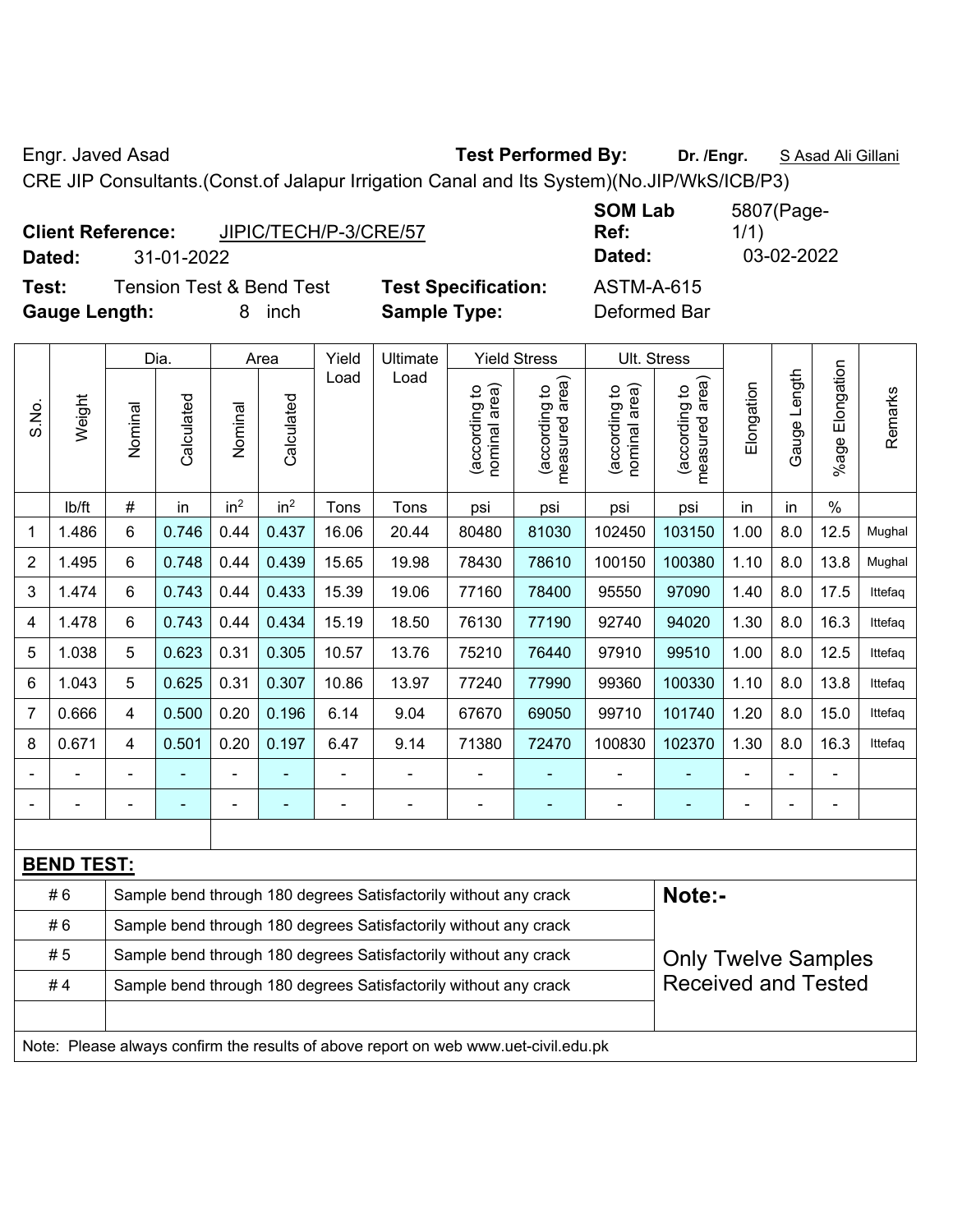Ali Abbas **Test Performed By: Dr. /Engr.** Wasim Abbas

Project Co-Ordinator Pacific Builders Pvt.Ltd.(Unoin Tower Sialkot)

|                                              |                            | <b>SOM Lab</b>    | 5808 (Page- |
|----------------------------------------------|----------------------------|-------------------|-------------|
| <b>Client Reference:</b><br>Nil              |                            | Ref:              | 1/1)        |
| 03-02-2022<br>Dated:                         |                            | Dated:            | 03-02-2022  |
| Test:<br><b>Tension Test &amp; Bend Test</b> | <b>Test Specification:</b> | <b>ASTM-A-615</b> |             |
| <b>Gauge Length:</b><br>inch<br>8.           | <b>Sample Type:</b>        | Deformed Bar      |             |

|                | Dia.<br>Area      |         |                | Yield                    | Ultimate                 |                | <b>Yield Stress</b>                                                                 |                                | Ult. Stress                     |                                |                                 |                |                |                           |         |
|----------------|-------------------|---------|----------------|--------------------------|--------------------------|----------------|-------------------------------------------------------------------------------------|--------------------------------|---------------------------------|--------------------------------|---------------------------------|----------------|----------------|---------------------------|---------|
| S.No.          | Weight            | Nominal | Calculated     | Nominal                  | Calculated               | Load           | Load                                                                                | nominal area)<br>(according to | (according to<br>measured area) | nominal area)<br>(according to | (according to<br>measured area) | Elongation     | Gauge Length   | Elongation<br>$%$ age $ $ | Remarks |
|                | lb/ft             | $\#$    | in             | in <sup>2</sup>          | in <sup>2</sup>          | Tons           | Tons                                                                                | psi                            | psi                             | psi                            | psi                             | in             | in             | $\%$                      |         |
| 1              | 2.659             | $\,8\,$ | 0.997          | 0.79                     | 0.781                    | 25.89          | 36.29                                                                               | 72290                          | 73120                           | 101310                         | 102480                          | 1.20           | 8.0            | 15.0                      |         |
| $\overline{2}$ | 1.430             | 6       | 0.731          | 0.44                     | 0.420                    | 13.51          | 16.59                                                                               | 67700                          | 70930                           | 83130                          | 87090                           | 1.20           | 8.0            | 15.0                      |         |
| 3              | 0.634             | 4       | 0.487          | 0.20                     | 0.186                    | 7.14           | 8.53                                                                                | 78690                          | 84610                           | 94090                          | 101170                          | 1.20           | 8.0            | 15.0                      |         |
|                |                   |         | ÷              | $\blacksquare$           | $\blacksquare$           | $\blacksquare$ | $\blacksquare$                                                                      | ä,                             | $\blacksquare$                  | $\blacksquare$                 | ÷                               | ä,             | $\blacksquare$ | L,                        |         |
|                | $\blacksquare$    |         | ÷              | $\blacksquare$           | $\blacksquare$           | $\blacksquare$ | $\blacksquare$                                                                      | $\blacksquare$                 | $\blacksquare$                  | $\overline{\phantom{a}}$       | $\blacksquare$                  | ÷              | ÷,             | $\overline{\phantom{a}}$  |         |
|                | ÷                 |         | $\blacksquare$ | $\blacksquare$           | $\overline{\phantom{a}}$ | Ē,             | $\blacksquare$                                                                      | $\blacksquare$                 | $\blacksquare$                  | $\blacksquare$                 |                                 | ÷              | $\blacksquare$ | $\blacksquare$            |         |
|                | $\blacksquare$    |         | ÷              | $\blacksquare$           | $\blacksquare$           | $\blacksquare$ | $\blacksquare$                                                                      | ÷                              | $\blacksquare$                  | $\blacksquare$                 | $\blacksquare$                  | $\blacksquare$ | $\blacksquare$ | $\blacksquare$            |         |
|                |                   |         |                |                          |                          |                |                                                                                     | $\overline{\phantom{0}}$       |                                 |                                |                                 |                |                | $\overline{\phantom{a}}$  |         |
|                |                   |         |                |                          |                          |                |                                                                                     |                                |                                 |                                |                                 |                |                |                           |         |
|                |                   |         | $\blacksquare$ | $\overline{\phantom{0}}$ | $\overline{a}$           |                | $\blacksquare$                                                                      | $\blacksquare$                 | $\overline{\phantom{0}}$        | $\blacksquare$                 |                                 | $\blacksquare$ | ۰              | -                         |         |
|                |                   |         |                |                          |                          |                |                                                                                     |                                |                                 |                                |                                 |                |                |                           |         |
|                | <b>BEND TEST:</b> |         |                |                          |                          |                |                                                                                     |                                |                                 |                                |                                 |                |                |                           |         |
|                | # 8               |         |                |                          |                          |                | Sample bend through 180 degrees Satisfactorily without any crack                    |                                |                                 |                                | Note:-                          |                |                |                           |         |
|                | #6                |         |                |                          |                          |                | Sample bend through 180 degrees Satisfactorily without any crack                    |                                |                                 |                                |                                 |                |                |                           |         |
|                | #4                |         |                |                          |                          |                | Sample bend through 180 degrees Satisfactorily without any crack                    |                                |                                 |                                | <b>Only Six Samples</b>         |                |                |                           |         |
|                |                   |         |                |                          |                          |                |                                                                                     |                                |                                 |                                | <b>Received and Tested</b>      |                |                |                           |         |
|                |                   |         |                |                          |                          |                |                                                                                     |                                |                                 |                                |                                 |                |                |                           |         |
|                |                   |         |                |                          |                          |                | Note: Please always confirm the results of above report on web www.uet-civil.edu.pk |                                |                                 |                                |                                 |                |                |                           |         |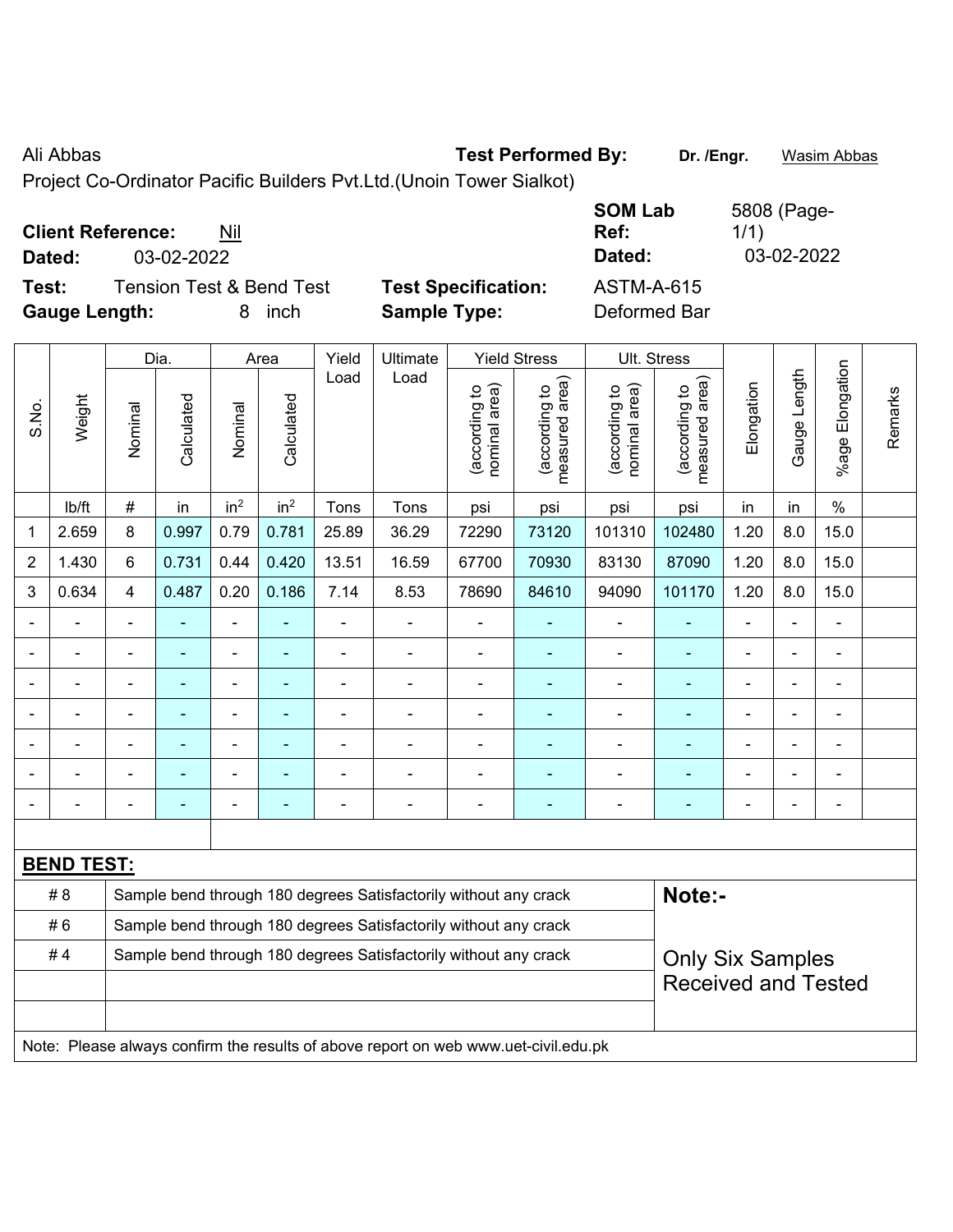Executive Engineer **Test Performed By:** Dr. /Engr. **Asad Ali Gillani Executive Engineer** 

PWD Highways Division Bhimber.(Const. Of RCC Pre-Stressed Bridge 30 Meter Span)

| <b>Client Reference:</b> |            | 202                      |                            | <b>SOM Lab</b><br>Ref: | 5809 (Page-<br>1/1) |
|--------------------------|------------|--------------------------|----------------------------|------------------------|---------------------|
| Dated:                   | 02-02-2022 |                          |                            | Dated:                 | 03-02-2022          |
| Test:                    |            | Tension Test & Bend Test | <b>Test Specification:</b> | <b>ASTM-A-615</b>      |                     |
| <b>Gauge Length:</b>     |            | inch<br>8                | <b>Sample Type:</b>        | Deformed Bar           |                     |

| S.No.          | Weight                                                                              | Dia.                                                             |                                                                  | Area                         |                 | Yield          | Ultimate                                                         | <b>Yield Stress</b>            |                                                         | Ult. Stress                    |                                 |                |                |                       |         |
|----------------|-------------------------------------------------------------------------------------|------------------------------------------------------------------|------------------------------------------------------------------|------------------------------|-----------------|----------------|------------------------------------------------------------------|--------------------------------|---------------------------------------------------------|--------------------------------|---------------------------------|----------------|----------------|-----------------------|---------|
|                |                                                                                     | Nominal                                                          | Calculated                                                       | Nominal                      | Calculated      | Load           | Load                                                             | nominal area)<br>(according to | (according to<br>measured area)                         | nominal area)<br>(according to | measured area)<br>(according to | Elongation     | Gauge Length   | Elongation<br>$%$ age | Remarks |
|                | lb/ft                                                                               | $\#$                                                             | in                                                               | in <sup>2</sup>              | in <sup>2</sup> | Tons           | Tons                                                             | psi                            | psi                                                     | psi                            | psi                             | in             | in             | $\%$                  |         |
| 1              | 2.551                                                                               | 8                                                                | 0.977                                                            | 0.79                         | 0.750           | 22.70          | 36.90                                                            | 63380                          | 66760                                                   | 103020                         | 108510                          | 1.30           | 8.0            | 16.3                  |         |
| $\overline{2}$ | 1.499                                                                               | 6                                                                | 0.749                                                            | 0.44                         | 0.441           | 12.81          | 19.57                                                            | 64230                          | 64080                                                   | 98100                          | 97880                           | 1.10           | 8.0            | 13.8                  |         |
| 3              | 1.039                                                                               | 5                                                                | 0.623                                                            | 0.31                         | 0.305           | 10.01          | 15.01                                                            | 71220                          | 72390                                                   | 106750                         | 108500                          | 1.00           | 8.0            | 12.5                  |         |
| 4              | 0.638                                                                               | 4                                                                | 0.488                                                            | 0.20                         | 0.187           | 5.78           | 8.23                                                             | 63740                          | 68170                                                   | 90720                          | 97020                           | 1.20           | 8.0            | 15.0                  |         |
|                | $\blacksquare$                                                                      | $\blacksquare$                                                   | $\blacksquare$                                                   | $\qquad \qquad \blacksquare$ |                 | L,             | $\blacksquare$                                                   | $\blacksquare$                 | $\overline{\phantom{a}}$                                | $\blacksquare$                 |                                 | $\blacksquare$ | ä,             | ä,                    |         |
|                | ä,                                                                                  | $\blacksquare$                                                   | $\blacksquare$                                                   | ÷,                           | $\blacksquare$  | $\blacksquare$ | $\blacksquare$                                                   | $\blacksquare$                 | $\blacksquare$                                          | $\blacksquare$                 | ÷                               | ÷              | ä,             | $\blacksquare$        |         |
|                | $\blacksquare$                                                                      |                                                                  | $\blacksquare$                                                   | ÷,                           | $\blacksquare$  |                | $\blacksquare$                                                   | $\blacksquare$                 | $\blacksquare$                                          | $\blacksquare$                 | ä,                              |                | $\blacksquare$ | $\blacksquare$        |         |
|                |                                                                                     |                                                                  | $\blacksquare$                                                   |                              | $\blacksquare$  |                |                                                                  | $\overline{\phantom{0}}$       | $\blacksquare$                                          | $\overline{\phantom{0}}$       |                                 |                | $\blacksquare$ | $\blacksquare$        |         |
|                |                                                                                     |                                                                  |                                                                  |                              |                 |                |                                                                  |                                |                                                         |                                |                                 |                |                |                       |         |
|                |                                                                                     | $\blacksquare$                                                   | $\blacksquare$                                                   | ÷                            | $\blacksquare$  | $\blacksquare$ | $\blacksquare$                                                   | $\overline{\phantom{0}}$       | $\overline{\phantom{a}}$                                | ÷                              | ÷                               | ۳              | $\blacksquare$ | $\blacksquare$        |         |
|                |                                                                                     |                                                                  |                                                                  |                              |                 |                |                                                                  |                                |                                                         |                                |                                 |                |                |                       |         |
|                | <b>BEND TEST:</b>                                                                   |                                                                  |                                                                  |                              |                 |                |                                                                  |                                |                                                         |                                |                                 |                |                |                       |         |
|                | # 8                                                                                 |                                                                  |                                                                  |                              |                 |                | Sample bend through 180 degrees Satisfactorily without any crack |                                |                                                         |                                | Note:-                          |                |                |                       |         |
|                | #6                                                                                  |                                                                  |                                                                  |                              |                 |                | Sample bend through 180 degrees Satisfactorily without any crack |                                |                                                         |                                |                                 |                |                |                       |         |
|                | #5                                                                                  | Sample bend through 180 degrees Satisfactorily without any crack |                                                                  |                              |                 |                |                                                                  |                                | <b>Only Eight Samples</b><br><b>Received and Tested</b> |                                |                                 |                |                |                       |         |
| #4             |                                                                                     |                                                                  | Sample bend through 180 degrees Satisfactorily without any crack |                              |                 |                |                                                                  |                                |                                                         |                                |                                 |                |                |                       |         |
|                |                                                                                     |                                                                  |                                                                  |                              |                 |                |                                                                  |                                |                                                         |                                |                                 |                |                |                       |         |
|                | Note: Please always confirm the results of above report on web www.uet-civil.edu.pk |                                                                  |                                                                  |                              |                 |                |                                                                  |                                |                                                         |                                |                                 |                |                |                       |         |